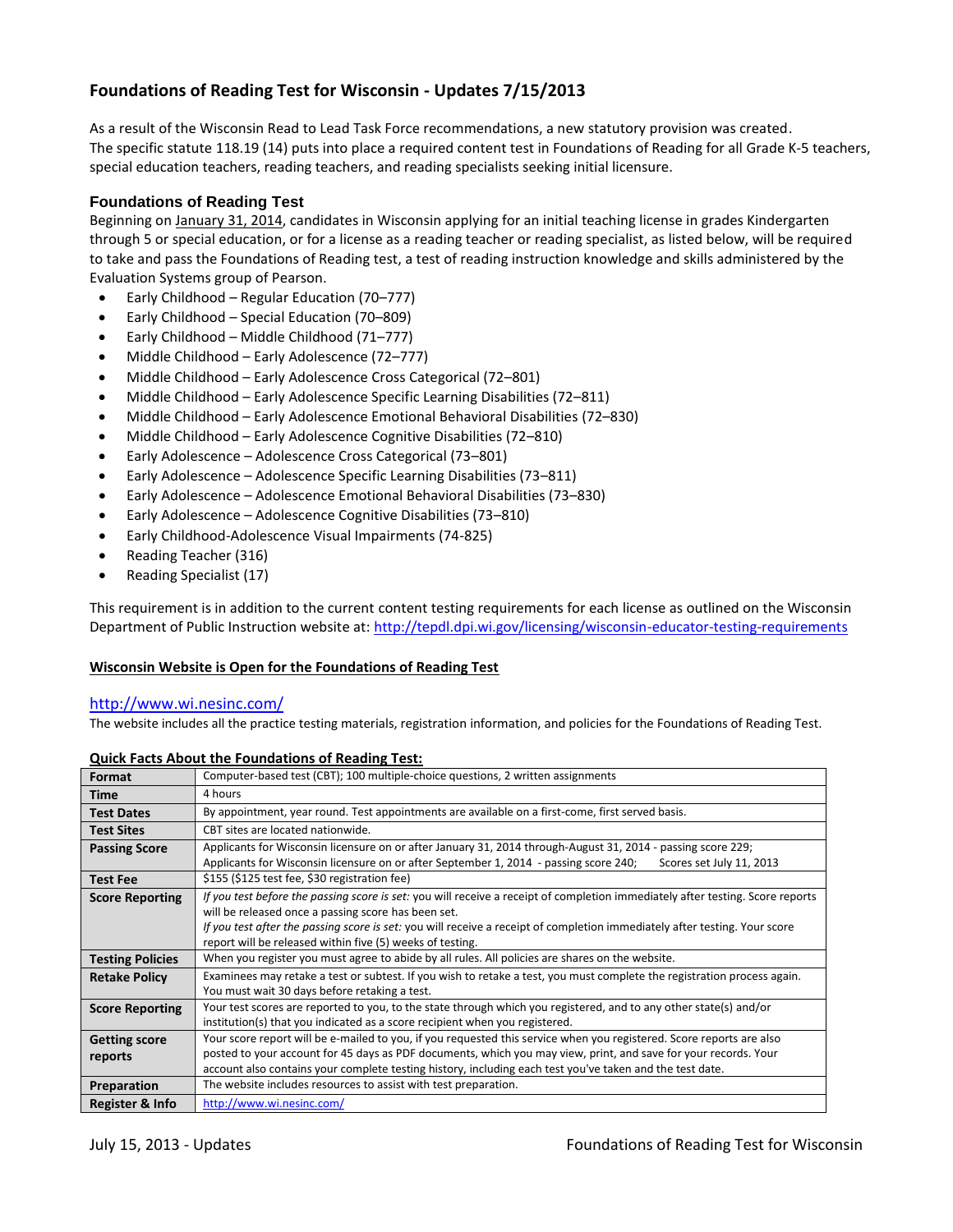# **Key Dates**

- March 28, 2013 Wisconsin candidates may begin registering for test dates of May 13 or later
- May 13, 2013 First test administration in Wisconsin
- July 11, 2013 Passing scores set for Wisconsin
- January 31, 2014 Applicants for a Wisconsin license in the areas affected will need to post a passing score of 229 to apply for licensure
- September 1, 2014 Applicants for a Wisconsin license in the areas affected will need to post a passing score of 240 to apply for licensure

#### **Wisconsin Passing Scores**

Based on the results of a standard setting process conducted by Evaluation Systems of Pearson, the state superintendent has accepted their recommended passing score for Wisconsin as the initial passing score. The Foundations of Reading test for Wisconsin will be implemented in the same manner as the test was implemented in Massachusetts: an initial passing score will be used for a short time period followed by an escalation to a higher benchmark score. The following scores apply:

## **Initial Passing Score**

#### *Applicants who apply for Wisconsin Licensure on or after January 31, 2014 through August 31, 2014*

|    | Test                   | <b>Test Section</b> | Section<br>Length | Panel-based<br>Qualifying<br>Score | Section<br>Weight | <b>Passing</b><br><b>Score</b> |
|----|------------------------|---------------------|-------------------|------------------------------------|-------------------|--------------------------------|
| 90 | Foundations of Reading | Multiple Choice     | 85                | 64                                 | 80%               | 229                            |
|    |                        | Open Response       |                   | 11 of 16 points                    | 20%               |                                |

## **Benchmark Passing Score**

#### *Applicants who apply for Wisconsin Licensure on or after September 1, 2014*

| Test |                        | <b>Test Section</b> | Section<br>Length | Panel-based<br>Qualifying<br>Score | Section<br>Weight | <b>Passing</b><br><b>Score</b> |
|------|------------------------|---------------------|-------------------|------------------------------------|-------------------|--------------------------------|
| 90   | Foundations of Reading | Multiple Choice     | 85                | 67                                 | 80%               | 240                            |
|      |                        | Open Response       |                   | 12 of 16 points                    | 20%               |                                |

The September 1 date was selected to correspond with the federal Title II Higher Education Opportunity Act (HEOA) reporting window for educator preparation program completer data.

#### **Information for Educator Preparation Programs**

- The DPI provided Evaluation Systems Group of Pearson with the name of every Wisconsin Educator Preparation Program (EPP) that prepares candidates for licensure in the licenses affected by this test
- Pearson requested an institution code number for each EPP; we provided your HEOA Title II code number
- The registration information on the website has all of your programs included at this time
- In order to receive test results for their candidates, each EPP will need to provide Pearson with the name of an individual that should receive the scores and have access to the Online Institution Score Reporting System. In October, 2013 Pearson will provide training on using a results analyzer to review candidate data.
- Attached please find two additional resources from Pearson that they wanted to share with EPPs: *Alternative Testing Arrangements for Candidates with Disabilities Procedures and Policies Manual*, and *The Foundations of Reading Test for Wisconsin Data Exchange Format*
- Below are links to some of the MTEL Foundations of Reading materials you may find of interest. The test objectives are provided here: [http://www.mtel.nesinc.com/PDFs/MTELobjs\\_newfld90.pdf](http://www.mtel.nesinc.com/PDFs/MTELobjs_newfld90.pdf) The full-length practice test may be found here: [http://www.mtel.nesinc.com/PDFs/MA\\_FLD090\\_PRACTICE\\_TEST.pdf](http://www.mtel.nesinc.com/PDFs/MA_FLD090_PRACTICE_TEST.pdf) A complementary document to the practice test contains a set of item explanations. These may be found here: [http://www.mtel.nesinc.com/PDFs/MA\\_FLD090\\_PT\\_appendix\\_13.pdf](http://www.mtel.nesinc.com/PDFs/MA_FLD090_PT_appendix_13.pdf)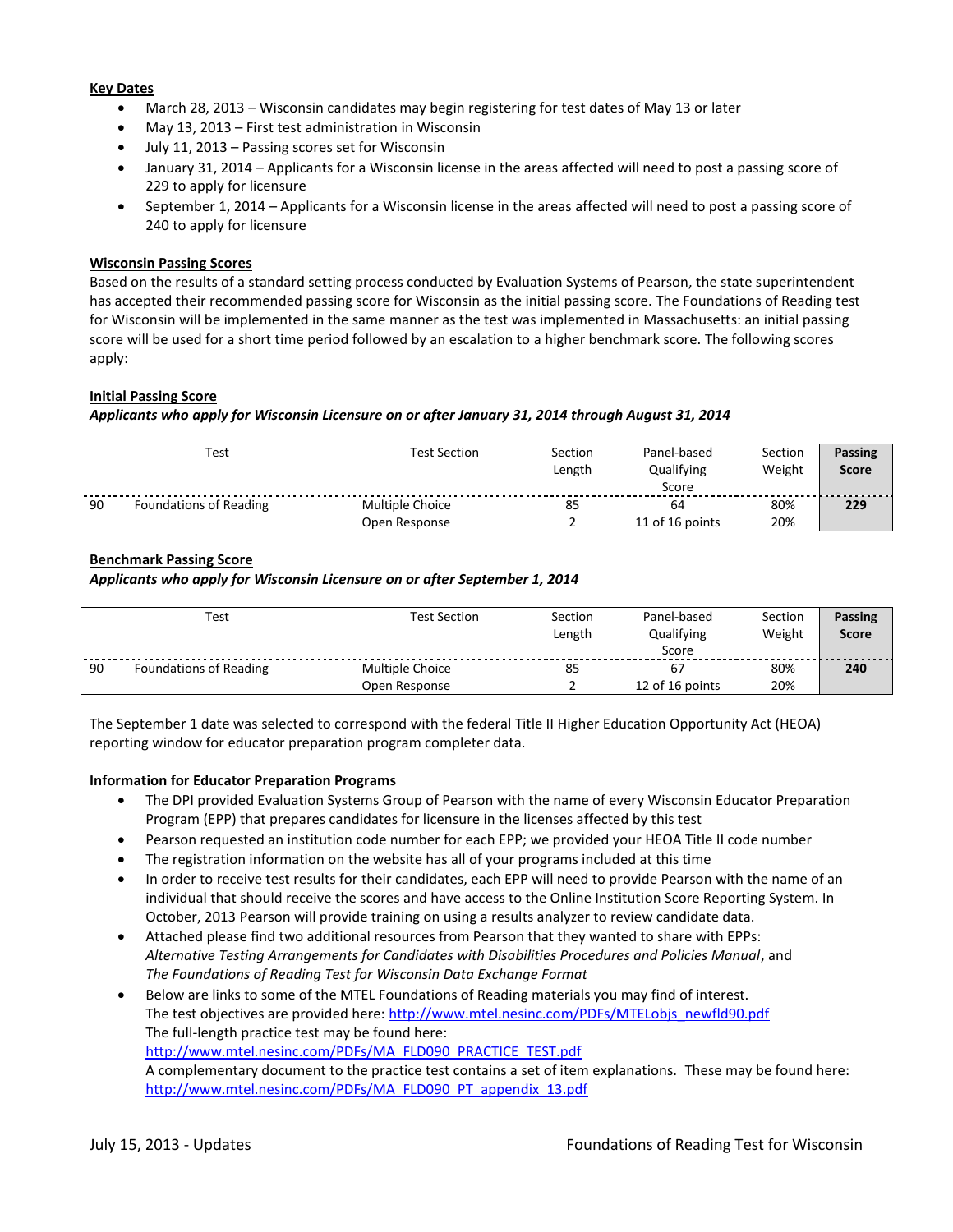# **Frequently Asked Questions**

#### *Will candidates who are adding on licenses need to take this test?*

 The Foundations of Reading test is a content test. Initial licensure, additional licensure, and out-of-state licensure candidates must post passing scores on all the content tests in effect and required for the Wisconsin license they are seeking. Candidates applying for Wisconsin licensure on or after January 31, 2014 in any of the licenses affected by this test will need to post passing scores on this test.

#### *Will candidate seeking an additional licensure need to take the reading test if it was not initially required?*

 Candidates who are enrolled in an educator preparation program to complete an additional licensure in one of the affected licensure areas must post passing scores on this new test, if they apply for a Wisconsin license on or after January 31, 2014.

#### *When will out-of-state applicants need to take this test?*

 Out-of-state applicants applying for a Wisconsin license on or after January 31, 2014, will need to take the test and post passing scores in order to obtain Wisconsin licensure in the licenses affected.

## *Will candidates who are eligible for licensure (already completed an educator preparation program but have not applied for a license) need to take this test?*

 Wisconsin educators who have already completed an educator preparation program will need to post passing scores on the test, if they apply for Wisconsin licensure on or after January 31, 2014. Educators that apply for Wisconsin licensure before January 31, 2014 will not need to post passing scores on this test.

#### *Will the Wisconsin candidates who are student teaching Fall 2013 need to take this test?*

- Wisconsin candidates who are student teaching Fall 2013 must complete a student teaching experience per 118.19 (3) that is a full semester following the cooperating school district's calendar. Wisconsin school districts complete their first semester of school in mid January; consequently, Fall 2013 student teachers will complete their program mid-January. Candidates will have a short window between completing their program and making application for a Wisconsin teaching license in the areas affected.
- Candidates that **apply for Wisconsin licensure before January 31, 2014 will not need** to post passing scores on this test.
- Candidates that **apply for Wisconsin licensure on or after January 31, 2014 will need** to post passing scores on this test.

## *Will candidates who seek licensure through an Institution of Higher Education license-based-on-equivalency credential review process need to take this test?*

 The Foundations of Reading test is a content test. In every pathway to licensure in Wisconsin, candidates must post passing scores on all the content tests in effect and required for the Wisconsin license they are seeking. Candidates applying for Wisconsin licensure on or after January 31, 2014 in any of the licenses affected by this test will need to post passing scores on this test.